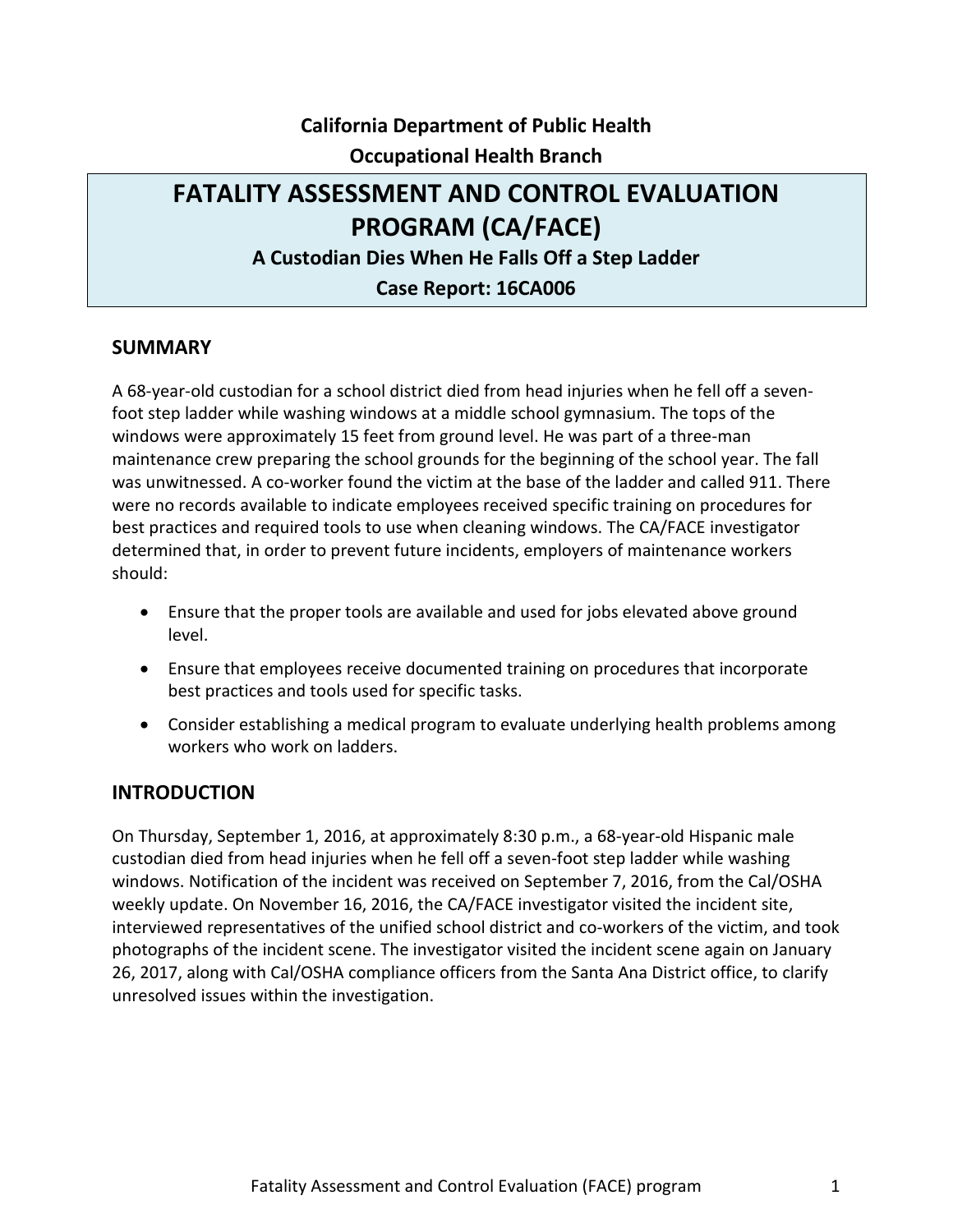### **EMPLOYER**

 enrolled over 22,000 students and had approximately 3,200 employees. The employer of the victim was a unified school district that was established in 1966. The district included 32 schools and covered an area of approximately 59 square miles. The district

### **WRITTEN SAFETY PROGRAMS AND TRAINING**

 The school district had a written injury and illness prevention program (IIPP) that was designed to cover all 32 schools within the district. Documented training was offered for non-teaching employees (including custodians) in classroom settings on a yearly basis during the summer at training or safety meetings were held at the individual schools. There was no specific training different locations. Outside vendors usually taught the training. Safety meetings were held quarterly and attended by the district safety committee members who were then mandated to bring the information back to their schools. There was no documentation to indicate if tailgate provided to employees on how to clean a window or use ladders safely.

#### **WORKER INFORMATION**

 The victim in this incident was a 68-year-old Hispanic male who was born in Colombia and had been in the United States for 34 years. He had an eighth grade education and was bilingual in custodians, were Monday through Friday from 2:00 p.m. to 11:00 p.m. Spanish and English. He had worked for the school district for 26 years and had been at the school where the incident occurred for two years. His working hours, along with two other

### **INCIDENT SCENE**

 were being cleaned in this incident were 15 feet above ground level, and the windows measured approximately 10 feet long by 3 feet high. The scene of the incident was the exterior of a gymnasium for a middle school. The ground surface around the perimeter of the building was paved and level. The tops of the windows that

#### **INVESTIGATION**

On the day of the incident, the victim, along with two other co-workers, was preparing the school campus for the start of the new school year. After their lunch break, they reviewed the list of custodial tasks and the victim selected to wash and clean the windows in the gymnasium. According to employer representatives, there was a ten-foot ladder available on school grounds. The ladder used by the victim in this incident was a seven-foot step ladder that was in proper working order and met all safety and OSHA requirements (Exhibit 3). After obtaining this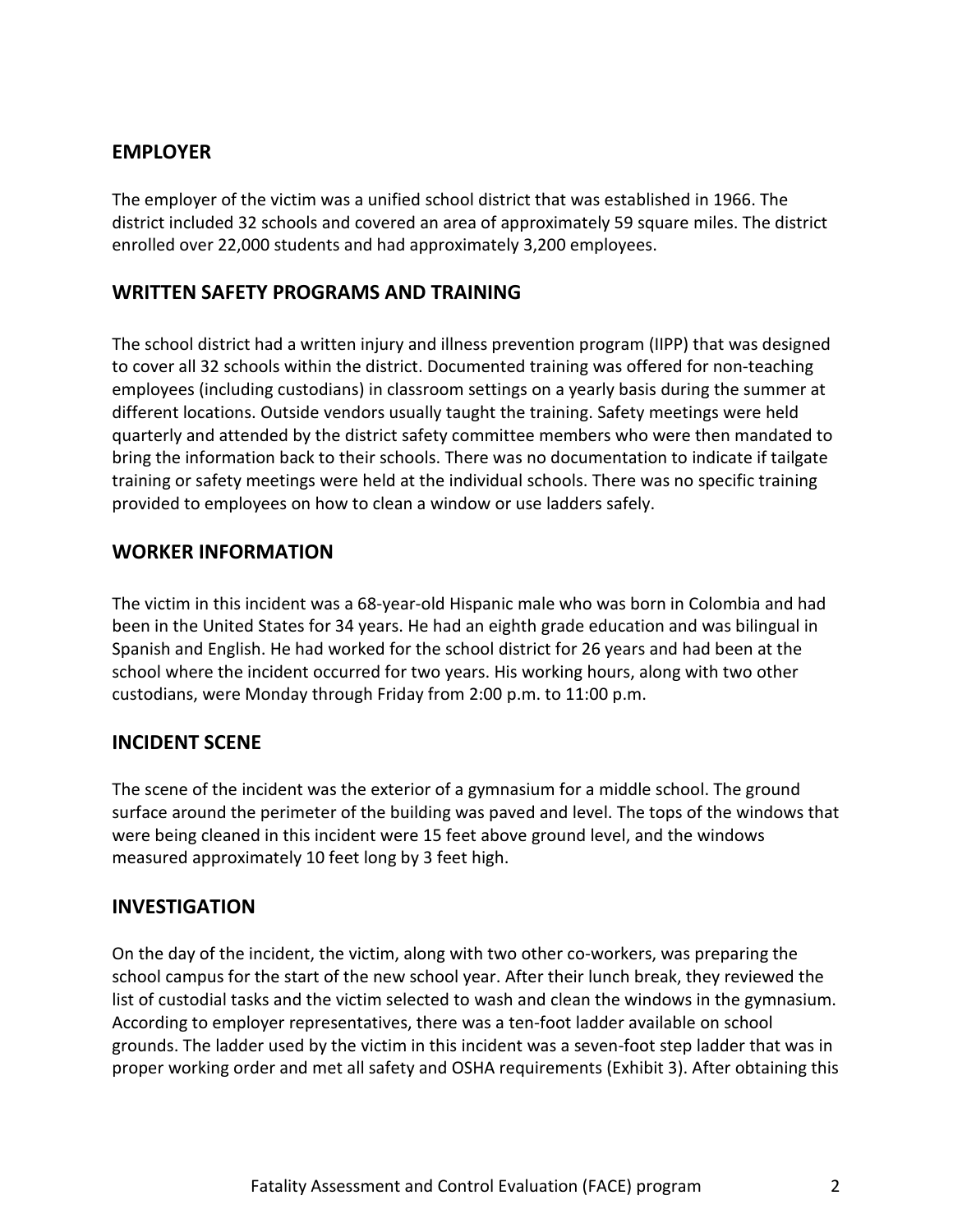ladder, towel, and a spray bottle with window cleaning liquid from the supply room, the victim went to the outside of the gymnasium while a basketball game was underway.

 the victim, and saw the victim lying down on the ground directly below the upright ladder. The fall was not witnessed. The co-worker saw the victim bleeding from his head and called 911. The ladder was placed in an upright position outside of the building directly under the windows that required cleaning. The victim climbed the ladder and began spraying the windows with the cleaning agent and wiping them with the towel. One of the co-workers inside the gymnasium stated he saw the victim's hand as he was wiping the windows from the outside. The other coworker was positioning trash containers outside the gymnasium approximately 25 yards behind The paramedics arrived and transported the victim to a local hospital where he died from his injuries.

## **CONTRIBUTING FACTORS**

 Occupational injuries and fatalities are often the result of one or more contributing factors or key events in a larger sequence of events that ultimately result in an injury or fatality. The CA/FACE team identified the following items as contributing factors in this incident that ultimately led to the fatality:

- Absence of alternative methods and tools to clean windows.
- Lack of specific training on safer methods to clean windows.
- Improper use of the ladder.

### **CAUSE OF DEATH**

According to the death certificate, the cause of death was blunt force injuries of head.

#### **RECOMMENDATIONS**

In order to prevent future incidents, employers of maintenance workers should:

#### **Recommendation #1: Ensure that the proper methods and tools are available and used for jobs elevated above ground level.**

 Discussion: In this incident, the victim was washing windows that were elevated at the top 15 feet above the ground. As he was 5 feet 6 inches tall, the 7-foot ladder that he used would have raised his head height to approximately 10½ feet. With a 7-foot ladder, in order to reach the top of the window for cleaning, the victim likely stepped on the top rung of the ladder. This may victim had used a 10- or 12-foot ladder, he would have been able to stand on a lower rung and have required a greater reach to clean the window, thereby leading to instability and the risk of falling. With a fall from this height, the victim was at high risk of a severe head injury. If the reach the top of the window for cleaning. As an alternative to a taller ladder, there are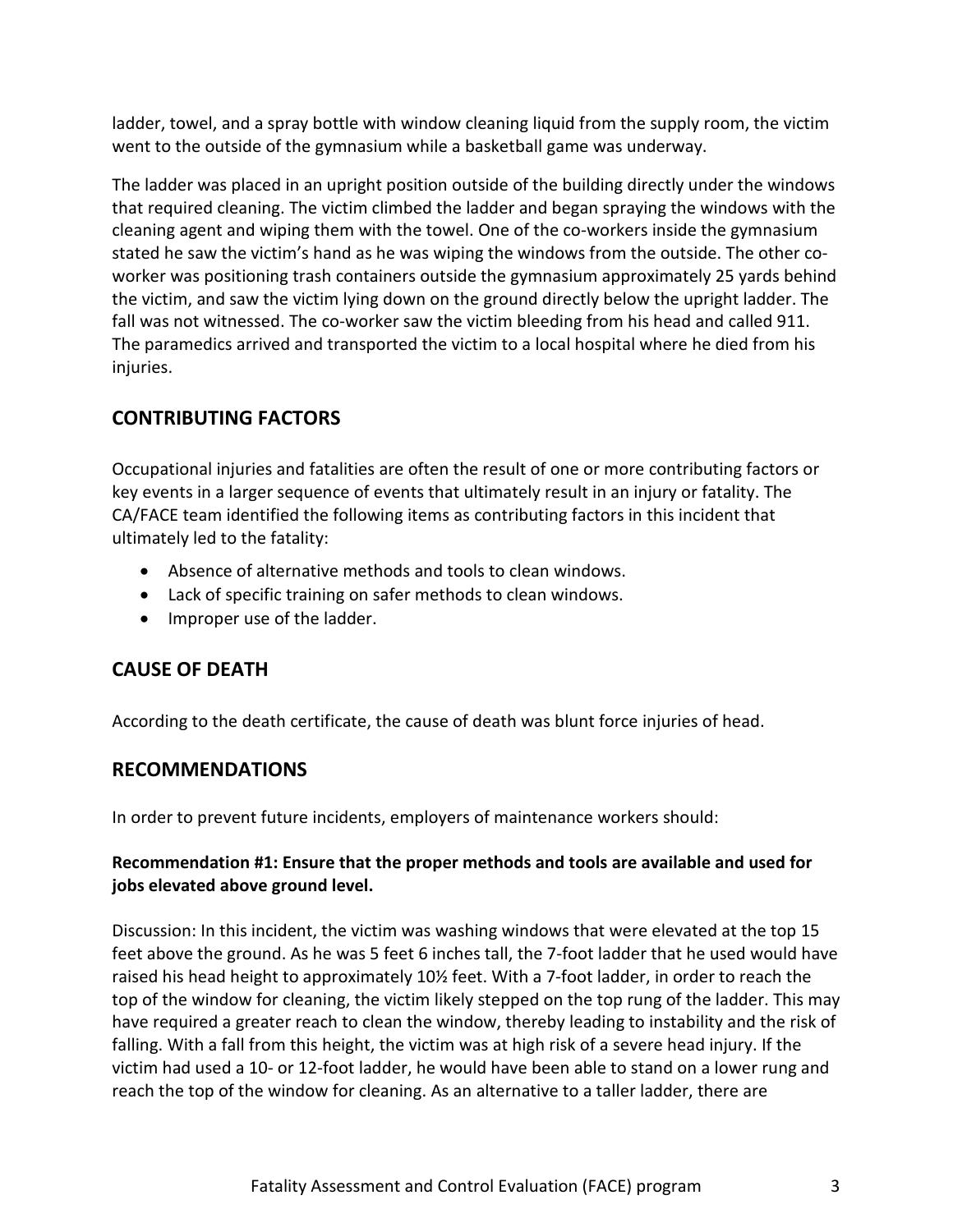the victim had used either a taller ladder or an extension tool, this incident may have been extension tools that allow standing on the ground or a lower ladder level to clean windows. If prevented.

#### **Recommendation #2: Ensure that employees receive documented training on procedures that incorporate best practices and tools used for specific tasks.**

 representatives stated that there was a 10-foot ladder available, but it is not known if the victim was aware of this, or had the training to identify the correct ladder or tool for the job. If the employer had provided task-specific training, the victim may have understood the risks of alternative tools to use. If the victim used safer methods or tools, this incident may have been Discussion: The victim in this incident did not receive specific training on window cleaning and the alternatives that would reduce the risk of falling from a height. The employer using a 7-foot ladder to clean a 15-foot high window, and been aware of best practices and prevented.

#### **problems among workers who work on ladders. Recommendation #3: Consider establishing a medical program to evaluate underlying health**

 slips, and trips than the overall worker population. Gait and balance problems are more common in older adults and are a major cause of falls in this population. Most changes in gait and balance that occur in older adults are related to underlying medical conditions.<sup>[1](#page-3-0)</sup> Discussion: In this incident, the victim was a 68-year-old employee. Moncada and Mire (2017) found that workers older than 65 years are at greater risk of work-related deaths due to falls,

 The use of multiple medications (four or more), as well as specific types of medications, can victim had underlying health problems that placed him at risk of falling, it is possible that he implementing a medical evaluation program for employees who may be assigned to work on help reveal factors contributing to gait and balance disorders, current mobility status and functional level, focused physical examination, and observation of gait. Workers with a history program may help prevent the increased risk of falls with consequent serious and disabling injury, especially among older workers. also lead to gait and balance problems and an increased rate of falls. While it is not known if the may have had more difficulty with gait and balance due to his age. Employers should consider ladders. This should include assessment of the medical history and review of systems that may of a fall should be evaluated with specific clinical tests for gait and balance. This type of medical

 $\overline{\phantom{a}}$ 

<span id="page-3-0"></span> $^1$  Medical conditions may contribute to gait and balance disorders because of pain, shortness of breath, poor balance, loss of strength, decreased range of motion, poor posture, decreased sensory perception, fatigue, deformity, and decreased awareness of and ability to adapt to and move through possibly hazardous surroundings.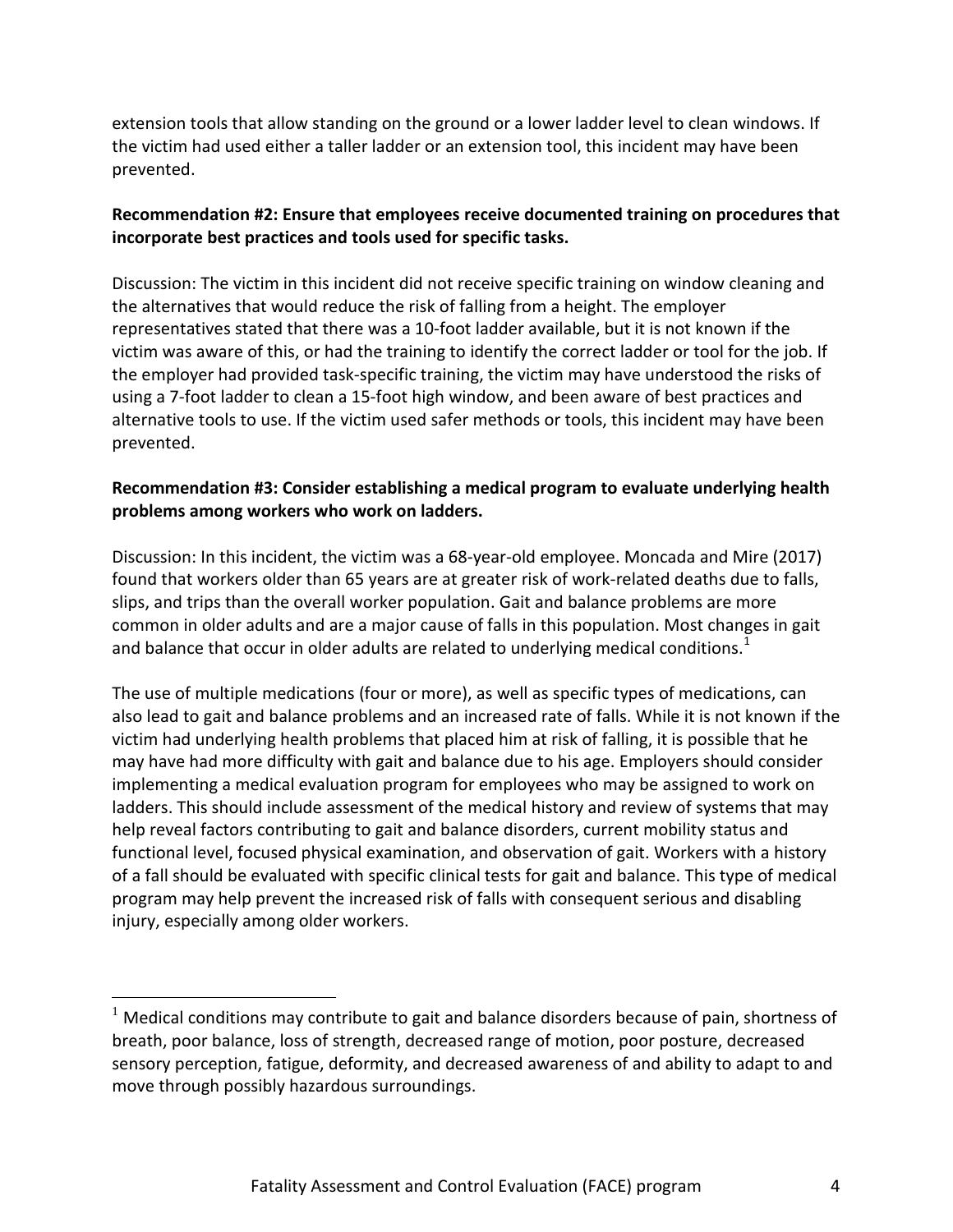#### **REFERENCES**

Moncada LV, Mire LG: Preventing Falls in Older Persons. Am Fam Physician. 2017; 96 (4):240- 247.

Subchapter 7. General Industry Safety Orders Group 1. General Physical Conditions and Structures Orders Article 4. Access, Work Space, and Work Areas §3276. Portable Ladders.

Article 5. Window Cleaning §3282. General Requirements for All Window Cleaning Operations. §3287. Ladders.

<http://www.coptool.com/step-ladders-vs-platform-ladders-on-the-jobsite/>

#### **EXHIBITS:**



 **EXHIBIT #1. The incident scene.**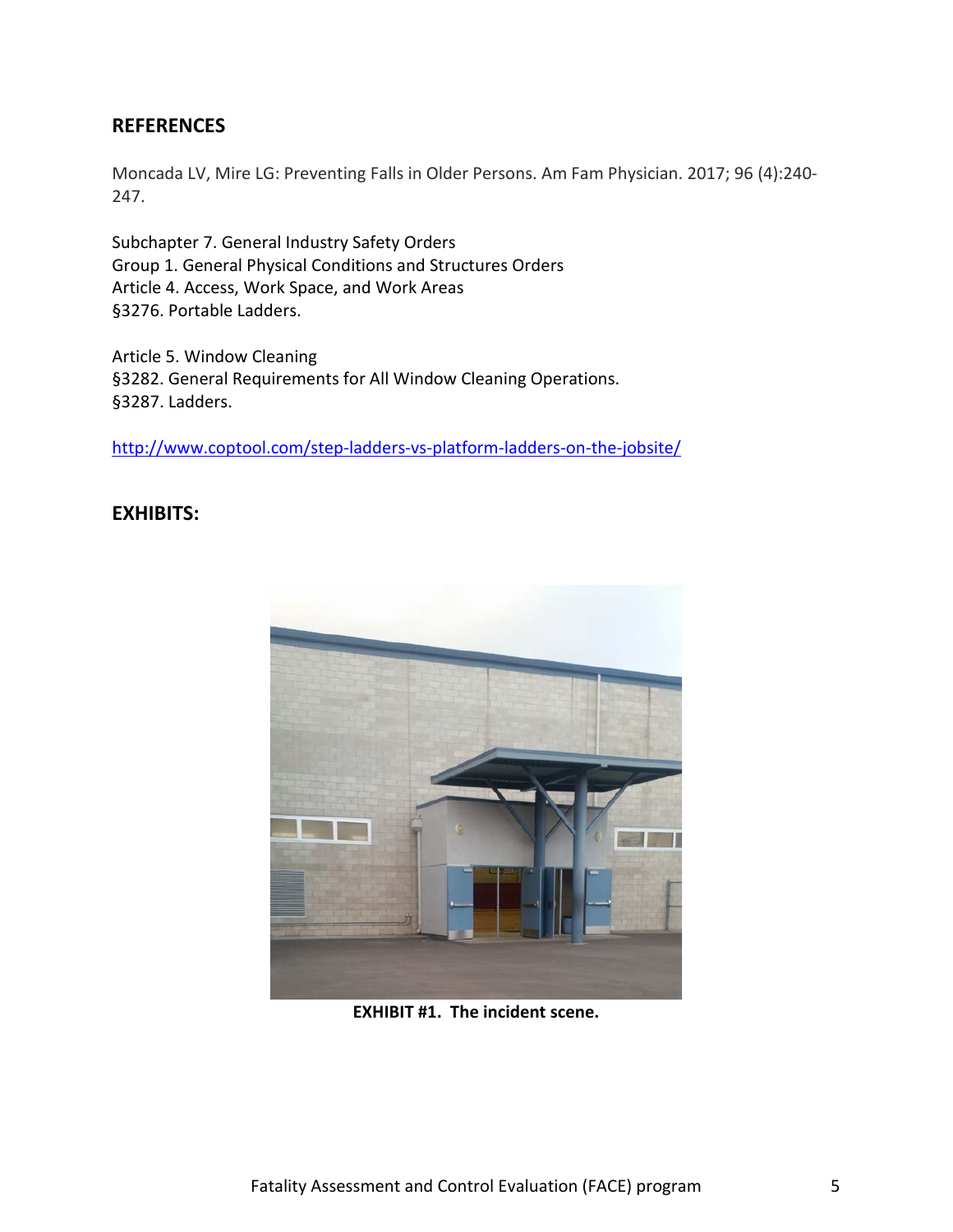

 **EXHIBIT #2. The window the victim was washing when he fell.** 



 **EXHIBIT #3. A ladder similar to the one involved in the incident.**